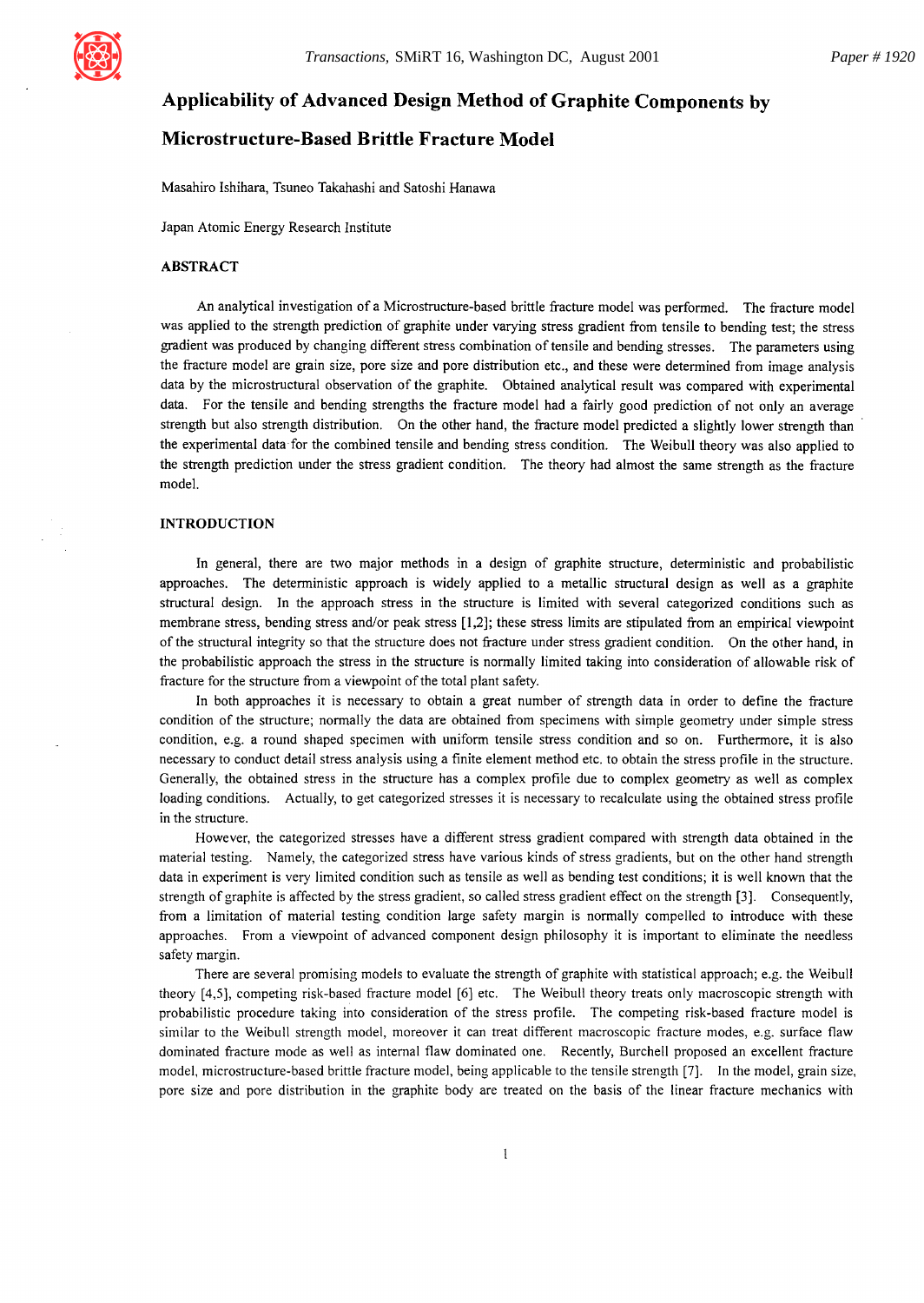probabilistic approach, and it is possible to predict, moreover, the macroscopic strength, not only average strength but also strength distribution. Nakanishi et al. [8] and Takahashi et al. [9] promoted the model so as to predict a bending strength.

From a standpoint of the brittle fracture of graphite components it is expected that the more realistic fracture model will have an advantage to predict the strength under complex stress profile. Therefore, the applicability of the microstructure-based brittle fracture model to the complex stress profile was investigated in an analytical approach. The model was applied to the strength under varying stress gradient condition from tensile strength to bending strength, and the predicted strength by the model was compared with experimental results. Moreover, the Weibull theory was also applied in the same stress gradient condition, and the prediction result is compared with the estimated strength by the microstructure-based brittle fracture model.

### ANALYSIS

#### **Microstructure-Based Brittle Fracture Model**

#### **(1) Uniform Stress Condition (Burcheli model [7])**

The grain of graphite consists of a stack of parallel hexagonal net planes as schematically shown in Fig. 1. Since weak van der Waais force operating in the c-axial direction and strong covalent bonds connection in the a-axial direction, cleavage within the grain occurs easily in the c-axial direction. If the inherent flaw in the graphite body faces a grain having inclination angle  $\theta$  as shown in Fig.1, the crack would deviate from its extension direction. When the uniform stress  $\sigma$  acts inherent flaw size c, probability of one grain will fracture,  $P_f$ , is:

$$
P_f = \frac{4}{\pi} \cos^{-1} \left( \frac{K_{IC}}{\sigma \sqrt{\pi c}} \right)^{\frac{1}{3}}
$$
 (1)

where,  $K_{IC}$  is a fracture toughness of grains, so-called particle  $K_{IC}$ . If there are n grains in the entire low, probability of all grain will fail,  $P_n$ , is:



Fig. 1 Fracture mechanics treatment in microstructure-based fracture model.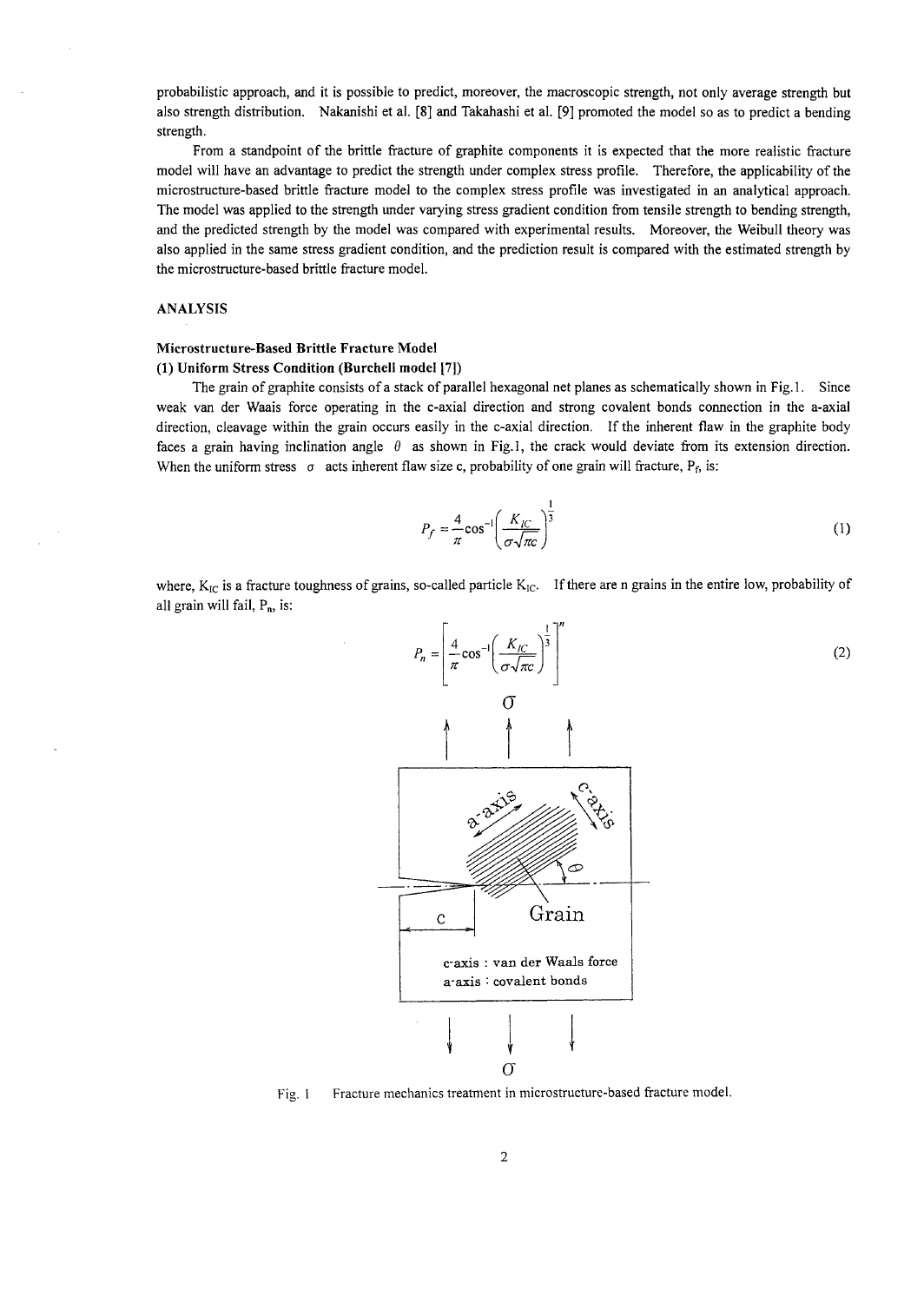Here, it is assumed that the flaw will extend at a grain size, a, if the entire low with n grains fail. Therefore, the  $Eq(2)$ is thought to be the probability that the flaw size c will extend from length c to length  $c+a$ . The probability that the flaw will extend from c to c+ia, i.e. fracturing i rows of grains, is then expressed as:

$$
P_n = \prod_{i=0}^{i} \left[ \frac{4}{\pi} \cos^{-1} \left( \frac{K_{IC}}{\sigma \sqrt{\pi (c + ia)}} \right)^{\frac{1}{3}} \right]^n
$$
 (3)

where, this may be approximated to

$$
\ln P_n = n \int_0^i \ln \left[ \frac{4}{\pi} \cos^{-1} \left( \frac{K_{\text{IC}}}{\sigma \sqrt{\pi (c + ia)}} \right)^{\frac{1}{3}} \right] di \tag{4}
$$

Now, when the probability f(c)dc means that initial flaw size has a length between c and  $c + dc$ , the probability that one tip of a single flaw will fracture under applied stress  $\sigma$  may be written as:

$$
\int_{0}^{\infty} f(c) \cdot p_n(\sigma, c) dc \tag{5}
$$

Then, the survival probability  $P_s$  is given as:

$$
P_s = 1 - \int_0^\infty f(c) \cdot p_n(\sigma, c) dc \tag{6}
$$

Here, when N is the number of pores per unit volume and V is the specimen volume, the total survival probability of the volume V under stress  $\sigma$ , having 2NV flaw tips is (Ps)<sup>2NV</sup>. Therefore, the total fracture probability of the specimen may be written as:

$$
P_{\text{float}} = 1 - (P_s)^{2NV} = 1 - \left[1 - \int_{0}^{\infty} f(c) \cdot p_n(\sigma, c) dc\right]^{2NV} \tag{7}
$$

#### (2) Stress Gradient Condition (Expanded Model with Divided Small Elements [9])

If the specimen has a large stress gradient, it would be necessary to divide into small elements so as to regard almost the uniform stress within the small elements as schematically shown in Fig.2. When the stress and volume of  $(k_k, j_i)$  element are  $\sigma$  ( $k_k, j_i$ ) and V( $k_k, j_i$ ), respectively, the survival probability of the element is:

$$
P_s(k_k, j_j) = \left[1 - \int_0^{\infty} f(c) \cdot p_n \left\{\sigma(k_k, j_j), c\right\} dc\right]^{2NV(k_k, j_j)}
$$
(8)

Therefore, the total fracture probability of the specimen may be written as:

$$
P_{tot} = 1 - \prod_{k=k_1}^{k_n} \prod_{j=j_1}^{j_m} \left[ 1 - \int_0^{\infty} f(c) \cdot p_n \left\{ \sigma(k_k, j_j), c \right\} dc \right]^{2NV(k_k, j_j)}
$$
(9)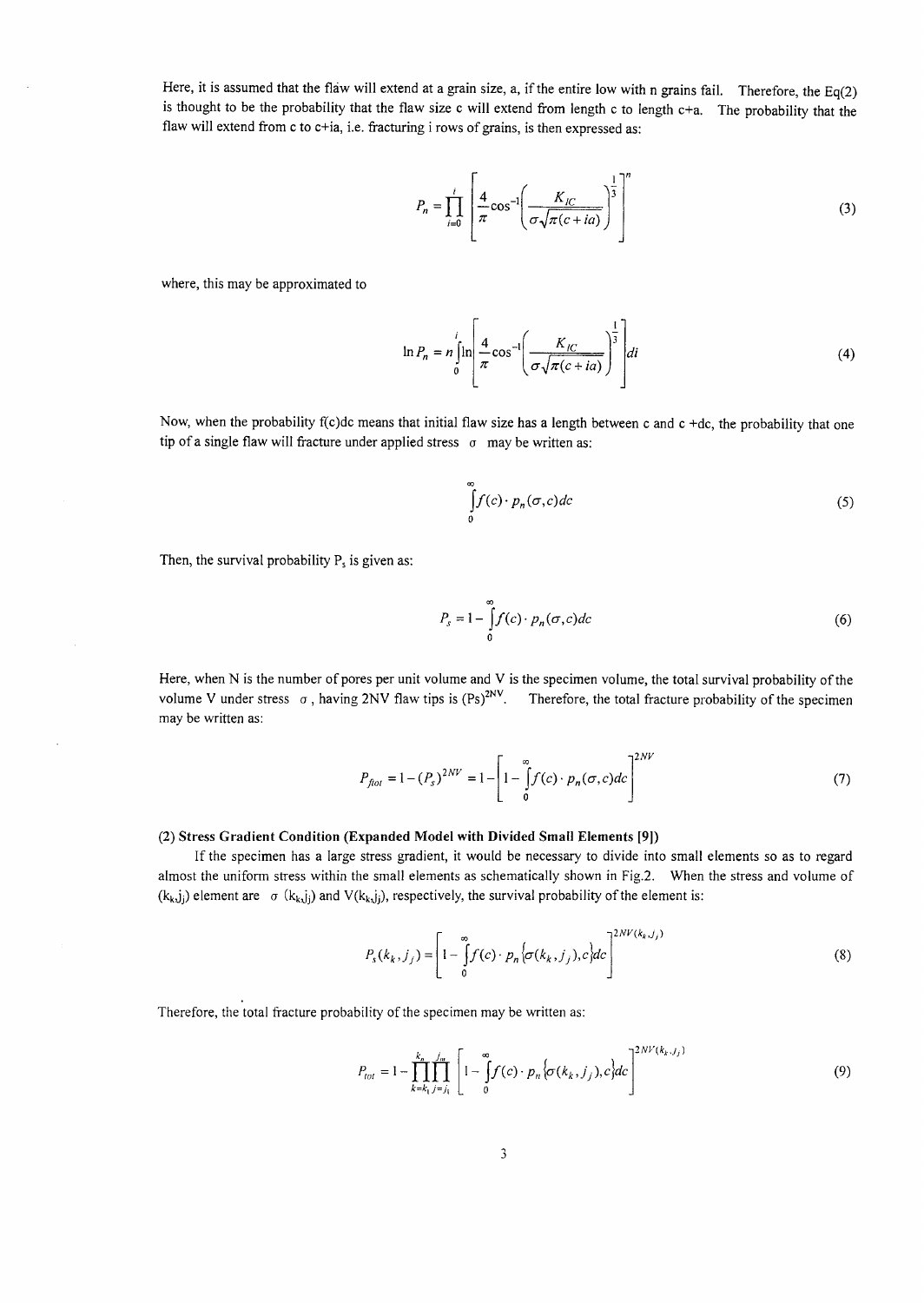### Weibull Strength Theory

If tensile stress and bending stress are applied simultaneously as shown in Fig.3, the neutral axis will move, and the tensile stress region will expand. When y' denotes the moving distance of the neutral axis, y' is:

$$
y' = \frac{bh^3}{12M} \cdot \sigma_t \tag{10}
$$

where, b and h are width and height of the specimen, respectively, and M and  $\sigma_t$  are applied moment and tensile stress, respectively. Therefore, the risk of rupture  $R_{tb}$  defined by Weibull is:

when  $y'$  <  $h/2$ 

$$
R_{tb} = \frac{\hbar}{2} \left( \frac{\sigma_b + \sigma_t}{\sigma_0} \right)^m dv
$$
  
\n
$$
= \frac{\hbar}{2} \frac{\hbar}{b h^3} \sigma_t \left( \frac{12M}{bh^3} y + \sigma_t \right)^m \cdot l \cdot b \cdot dy
$$
  
\n
$$
= \frac{1}{(\sigma_0)^m} \frac{b \cdot h \cdot l}{2(m+1)} \frac{1}{\sigma_{b \max}} (\sigma_t + \sigma_{\max})^{m+1}
$$
 (11)

when  $y' \ge h/2$ 

 $\mathcal{L}$ 

$$
R_{tb} = \frac{\int_{2h}^{h} \left(\frac{\sigma_b + \sigma_t}{\sigma_0}\right)^m dv}{\int_{2h}^{h} \left(\frac{12M}{\sigma_0} y + \sigma_t\right)^m} dv
$$
  
\n
$$
= \frac{\int_{2h}^{h} \left(\frac{12M}{\sigma_0} y + \sigma_t\right)^m \cdot l \cdot b \cdot dy}{\int_{2h}^{h} \left(\frac{\sigma_b + h \cdot l}{\sigma_0} y + \sigma_t\right)^m} \cdot l \cdot b \cdot dy
$$
\n
$$
= \frac{1}{\left(\sigma_0\right)^m} \frac{b \cdot h \cdot l}{2(m+1)} \frac{1}{\sigma_{b \max}} \left(\sigma_t + \sigma_{b \max}\right)^{m+1} - \left(\sigma_t - \sigma_{b \max}\right)^{m+1}\right)
$$
\n(12)

where, m and  $\sigma_0$  are the Weibull modulus and scale parameter in the Weibull probability, respectively,  $\sigma_b$  and l are the bending stress and length of the specimen, respectively, and  $\sigma_{bmax}$  is the maximum bending stress defined by:

$$
\sigma_{b\max} = \frac{6M}{bh^2} \tag{13}
$$

Here, the risk of rupture for the tensile stress under same specimen volume is:

$$
R_{t} = \frac{\sum_{h}^{h} \left(\frac{\sigma_{t}}{\sigma_{0}}\right)^{m} dv}{\sum_{i}^{h} \left(\frac{\sigma_{i}}{\sigma_{0}}\right)^{m} \cdot b \cdot h \cdot l}
$$
\n
$$
= \frac{1}{\left(\sigma_{0}\right)^{m}} \left(\sigma_{t}\right)^{m} \cdot b \cdot h \cdot l
$$
\n(14)

The strength under combined tensile stress and bending stress will be estimated by Eq.(11)=Eq.(14), when when  $y'$  <h/2, and Eq.(12)=Eq.(14), when  $y' \ge h/2$ .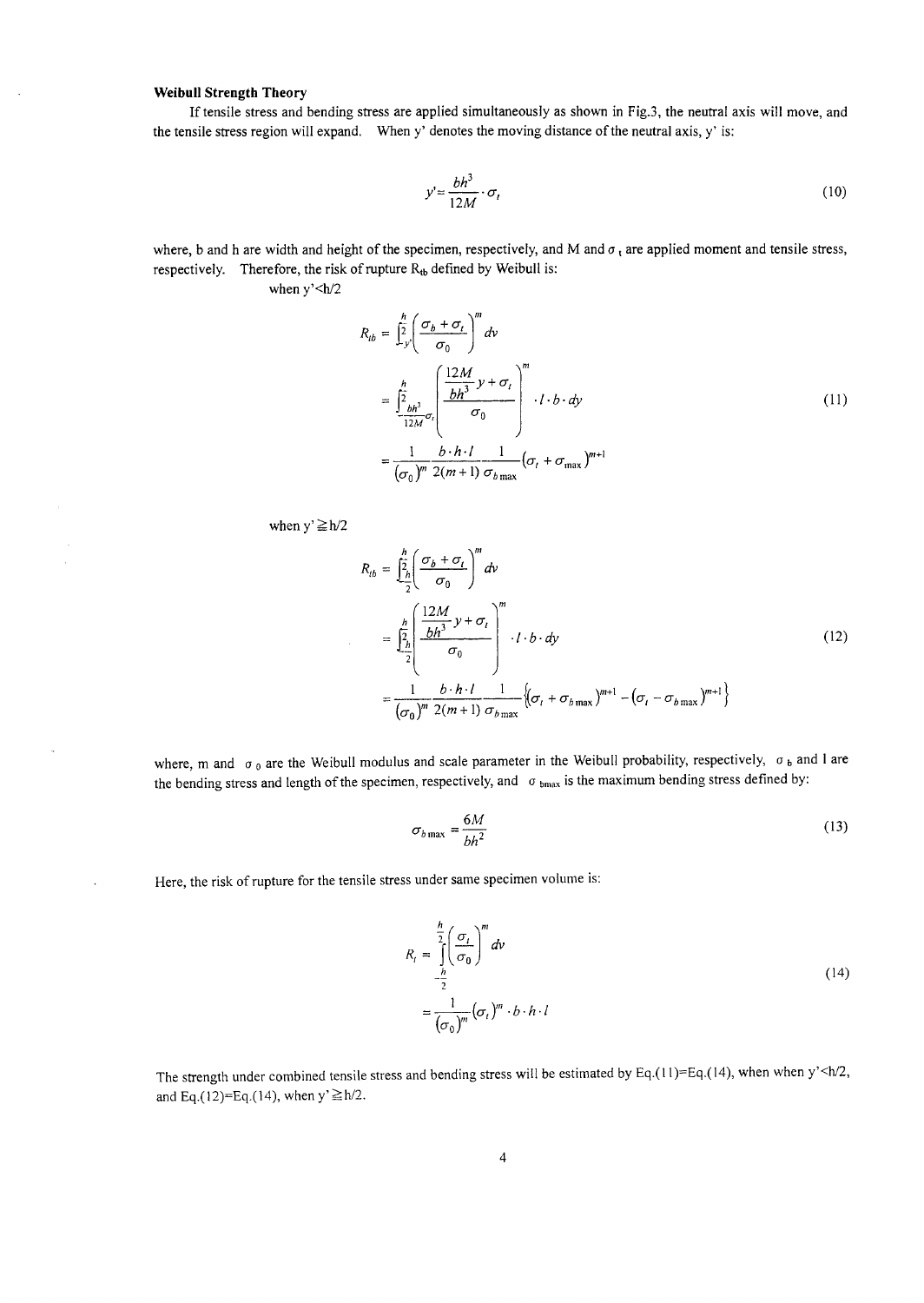

Fig.2 Application of microstructure-based brittle Fig.3 fracture model to stress gradient condition.



Application of Weibull theory to combined tensile and bending stress condition.

## **RESULTS AND DISCUSSIONS**

## **Pure Tensile Test**

The tensile strength of nuclear grade graphite, H-451, was estimated by the Eq.(7) on the basis of the microstructure-based brittle fracture model. Input parameters are summarized in Table 1. In the table Microstructural parameters were obtained by BurcheI1 from an image analysis with microstructural observation, and specimen parameter was determined by the specimen size [ 10]. Here, pore size distribution f(c) in Eq.(7) was assumed to be a log-normal statistical distribution, and standard deviation parameter was determined so as to fit the mean tensile strength in the analysis. Figure 4 shows the prediction and experimental results. We can see from this figure that the microstructure-based brittle fracture model has a fairly good prediction of the tensile strength distribution.

| Table 1 |  | Input parameters of H-451 graphite. |  |  |
|---------|--|-------------------------------------|--|--|
|---------|--|-------------------------------------|--|--|

| Parameter                               | value                    |
|-----------------------------------------|--------------------------|
| Mean grain size ( $\mu$ m)              | 500*                     |
| Bulk density $(g/cm^3)$                 | 1.79*                    |
| Mean pore size $(\mu m)$                | $42*$                    |
| Standard deviation                      | 2.3                      |
| parameter of pore size                  |                          |
| Mean pore area ( $\mu$ m <sup>2</sup> ) | 700*                     |
| Number of pores per                     | $2.97 \times 10^{8*}$    |
| volume $(m^{-3})$                       |                          |
| Specimen volume $(m-3)$                 | $4.65 \times 10^{-7}$ ** |
| Specimen breadth(mm)                    | $10.29**$                |
| Grain fracture toughness                | $0.285*$                 |
| $(MN/m^{3/2})$                          |                          |
|                                         |                          |





Fig.4 Prediction of tensile strength of H-451 graphite by microstructure-based brittle fracture model.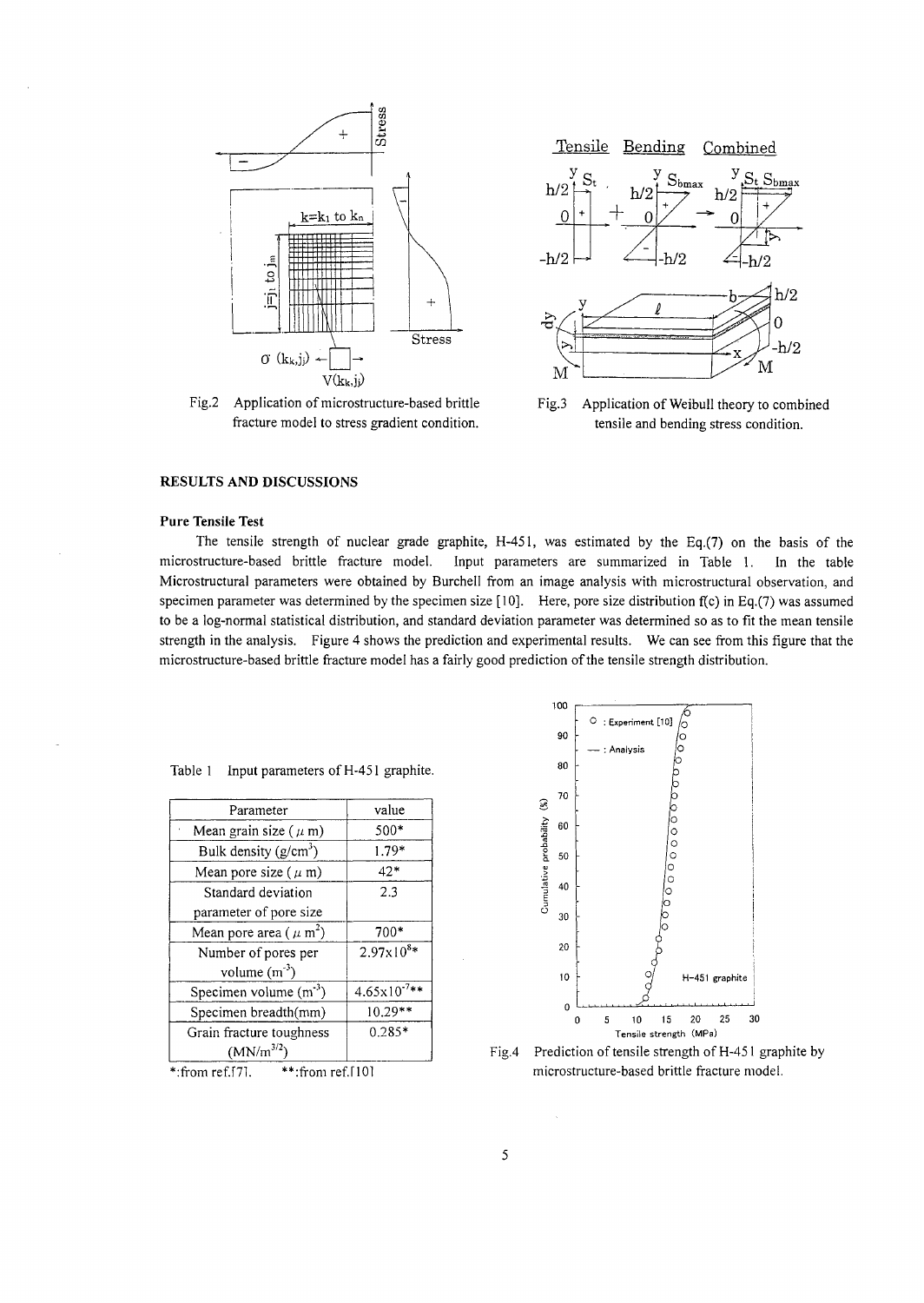### **Pure Bending Test**

Microstructure-based brittle fracture model was applied to the four point bending test by Eq.(9). The predicted analytical result is plotted with experimental data [ 10] in Fig.5. We can see from this figure that the model has a good bending strength prediction, although the predicted variance of the bending strength is somewhat smaller than the experiment; namely, the expanded model with divided small elements is applicable to the bending strength condition.

The prediction by Weibull theory was also carried out to the bending strength condition. If we set  $\sigma_t=0$  in Eq.(11), it is possible to predict the pure bending strength by Weibull theory using Eq.(11) and Eq.(14). Here, the Weibull modulus, m, is determined by the tensile strength data [11] from a Weibull probability plot as shown in Fig. 6. The predicted mean bending strength by Weibull theory was 22.1 (MPa), which is a fairly good prediction compared with experimental mean bending strength of 22.0 (MPa). However, it is not possible to predict the strength distribution such as the microstructure-based brittle fracture model; this is thought to be a disadvantage of the theory from a viewpoint of an assessment of structural integrity.



#### **Combined Tensile and Bending Test**

The expanded model with divided small elements was applied to the several kinds of stress gradient conditions produced from a combination of tensile and bending stresses; the stress gradients was changed into nine conditions in this study. The predicted result was plotted in Fig.7 by normalized mean tensile strength. The Weibull theory was also applied to the combined stress gradient condition, and also plotted in Fig.7. From this figure we can see that both predictions have almost a good agreement, although the expanded model has a slightly higher strength prediction. Namely, fracture of the grain treated in the microstructure-based brittle fracture model may correspond to the link in the Weibull theory, so-called weakest link theory; i.e. the link in the Weibull theory may be equally treated as the grain in the microstructure-based brittle fracture model.

Both prediction results were compared with experimental data [10], and the failure stress is plotted in Fig.8 as a function of applied bending stress component; here, the bending stress component corresponds to the stress gradient. From comparison between predictions results and experimental data the prediction shows smaller failure stress than the experiment.

In the experiment combined strength test was performed as following two manners:

(i) Tensile stress preloading test; first tensile stress was applied at certain stress level, then the bending stress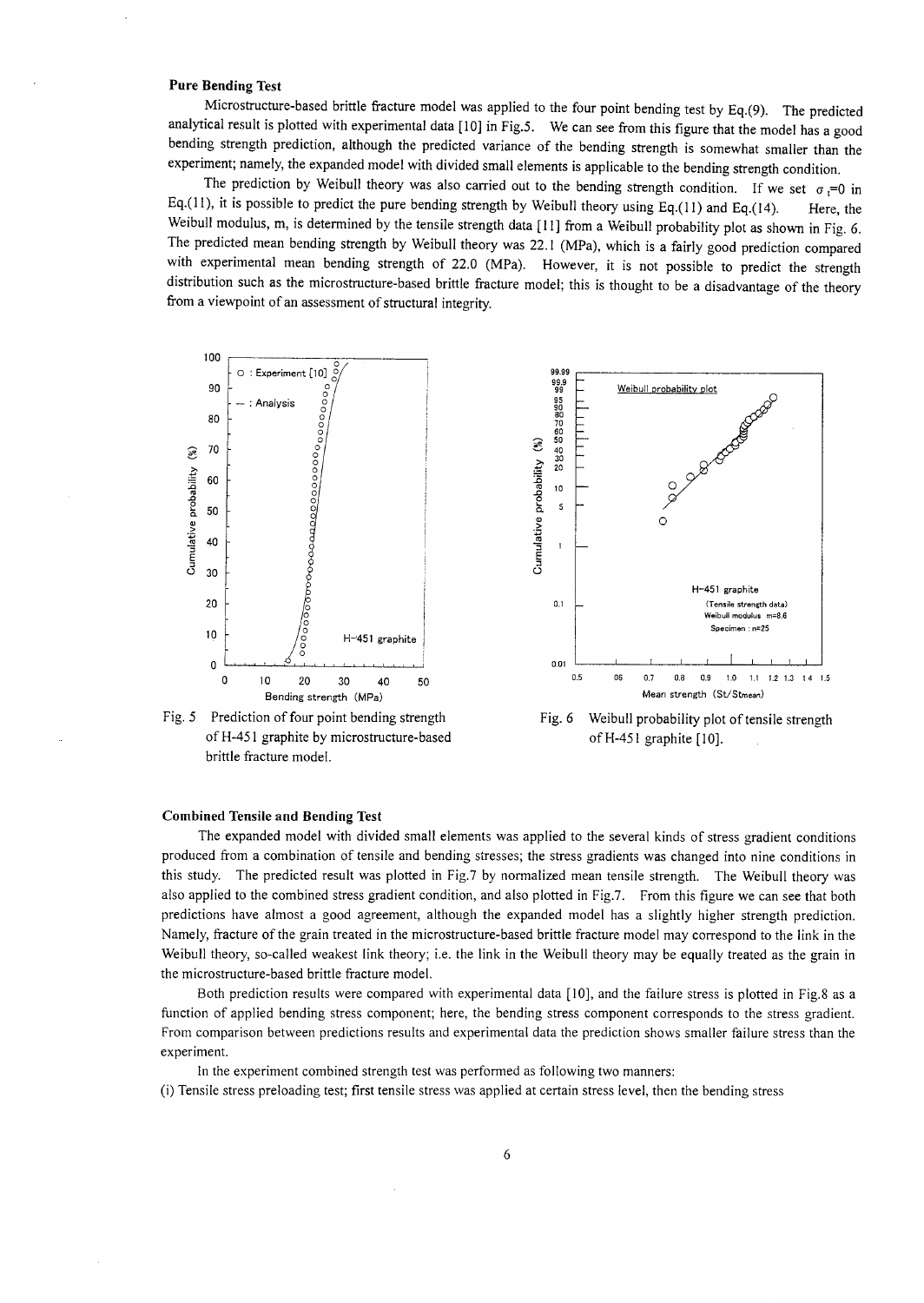was applied until the specimen was fractured.

(ii) Bending stress preloading test; first bending stress was applied at certain stress level, then the tensile stress

was applied until the specimen was fractured.

One of the reason why the smaller prediction might be thought from the experimental difficulty. Namely, combined pre- and post-loading might interfere with each other; the bending load produced curvature in the specimen, on the other hand tensile load reduced the curvature. As a result of the interference experimental data might be larger than the predicted ones.



Fig. 7 Comparison between expanded model and Weibull theory under combined stress condition at fracture.





#### **CONCLUSIONS**

The applicability of the microstructure-based brittle fracture model under stress gradient condition was investigated in an analytical approach. The fracture model was applied to the strength of graphite under varying stress gradient condition from tensile to bending test. The stress gradient was produced from changing different stress combination of tensile and bending stresses. The obtained results in this study are as follows:

- the fracture model had a fairly good prediction in tensile and bending strengths not only average strength but also strength distribution,
- for the combined stress condition, the fracture model predicted a slightly lower strength than experimental data,
- predicted strength under combined stress condition by the fracture model was almost the same as the Weibull theory.

It could be expected that the more realistic prediction of graphite strength will be achieved from the microstructure-based brittle fracture model, because the model can treat fundamental microstructural feature closely related to macroscopic strength. It is concluded from a viewpoint of general application that the fracture model has an advantage since the fracture model treats microstructure related basic parameters; it is useful to understand the fundamental relationship between microstructure and macroscopic strength and/or to predict the strength in varying microstructure due to oxidation, irradiation and so on.